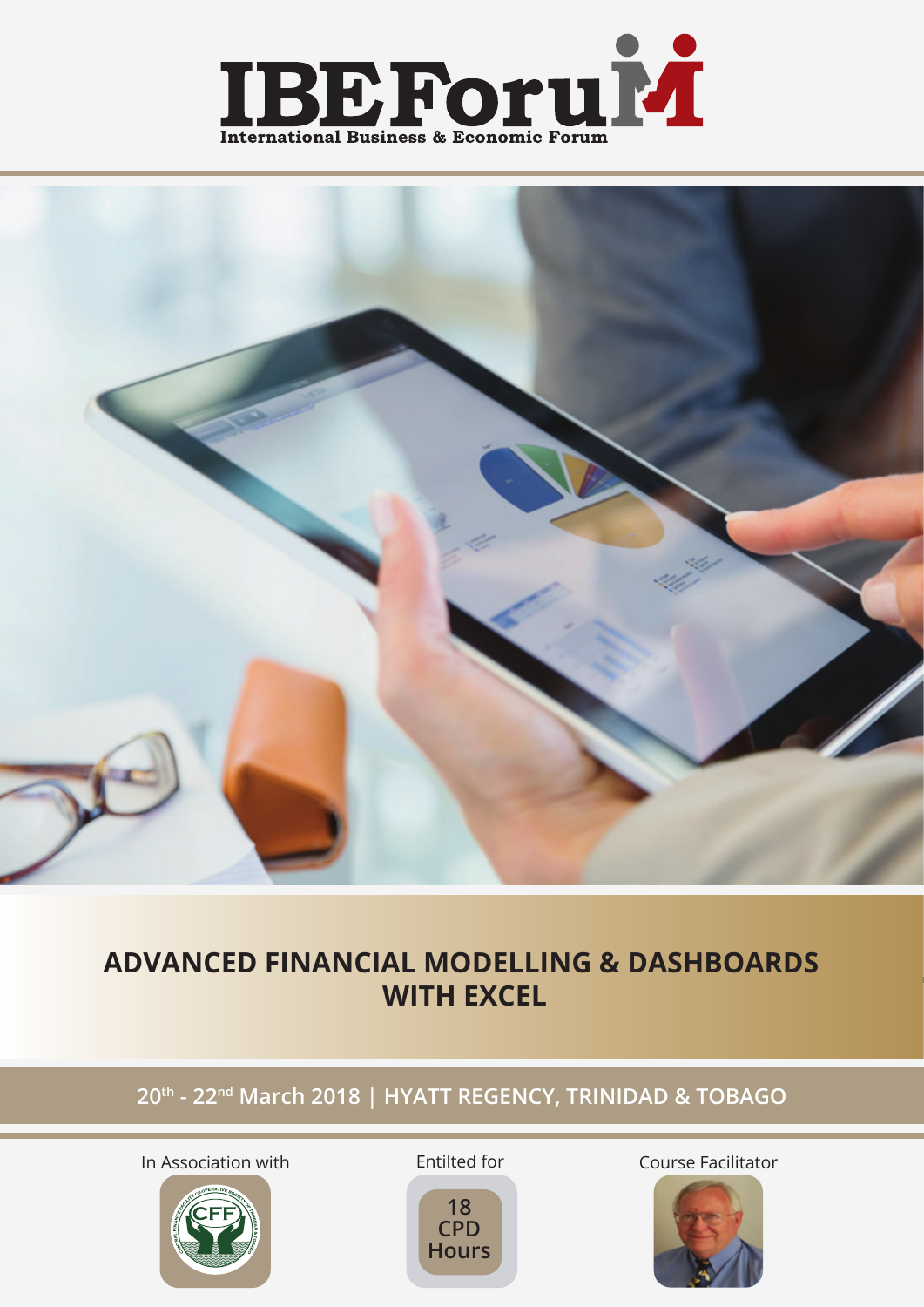### **IBEForuM**

## **Expert Profile:**

Gerald Strever is a globally renowned expert on financial modeling and spreadsheet techniques, combining expert knowledge with vast experience.

He is the Senior Managing Partner of Finance Training Solutions, specializing in Financial Strategy, Business Modeling, Financial Risk Modeling and Company Valuation. Gerald has developed the unique and branded, "Financial Modeling Quadrant System™ " and has published a number of articles on Financial Modeling.



Gerald worked for 15 years in Senior Management Accounting and Financial Management positions at Unilever and the South African subsidiary of Best Foods. For five years he held the position of Head of Long Range Planning and Budgeting for Best Foods, where he pioneered Business Modeling in South Africa. He is regarded as a leading authority in the design and application of business models.

Before starting Finance Training Solutions in 1994, Gerald worked for 5 years at Standard Merchant Bank, structuring Mergers & Acquisitions and Leveraged Buy-Outs.

He consults to a number of companies in the areas of financial strategy, business modeling and company valuation, as well as conducting both in-house and public workshops on Finance, Business Modeling and Company Valuation internationally for the past 21 years. Major clients include Saudi Aramco (KSA), Abu Dhabi National Oil Company (UAE), Abu Dhabi GAS (UAE), FirstGen (Philippines), Gaysorn (Thailand), Cat Telecom (Thailand), TruEnergy (Australia), TATA (India), Bayer, BMW, Cadbury-Schweppes, Denel, GlaxoSmithKline, Johnson & Johnson, Kimberly-Clark, SKF, L&T Infra (India), PetroSA (South Africa), Angola Liquified Natural Gas (Angola), Hindustan Petroleum Corporation Ltd (Hindustan), Bank of America/Merrill Lynch, Development Bank of South Africa.

### **Testimonials**

"The workshop was a value add. Mr. Strever was quite knowledgeable in this sphere and was indeed able to pass on some value adding tips to the class" – **Robert O'Brien, The West Indian Tobacco Company Limited**

"This is the best course I have ever attended! Thank you, Gerald" – **Ms Samantha Esplin, Marketing Manager, Kimberly-Clark**

"This course exceeded my expectations! Gerald has a very high level of knowledge in his field" – **Mr Joe Farah, Key Accounts Executive, LG Electronics**

"This was a really worthwhile course." – **Mrs Khesini Pillay, Management Accountant, National Credit Regulator**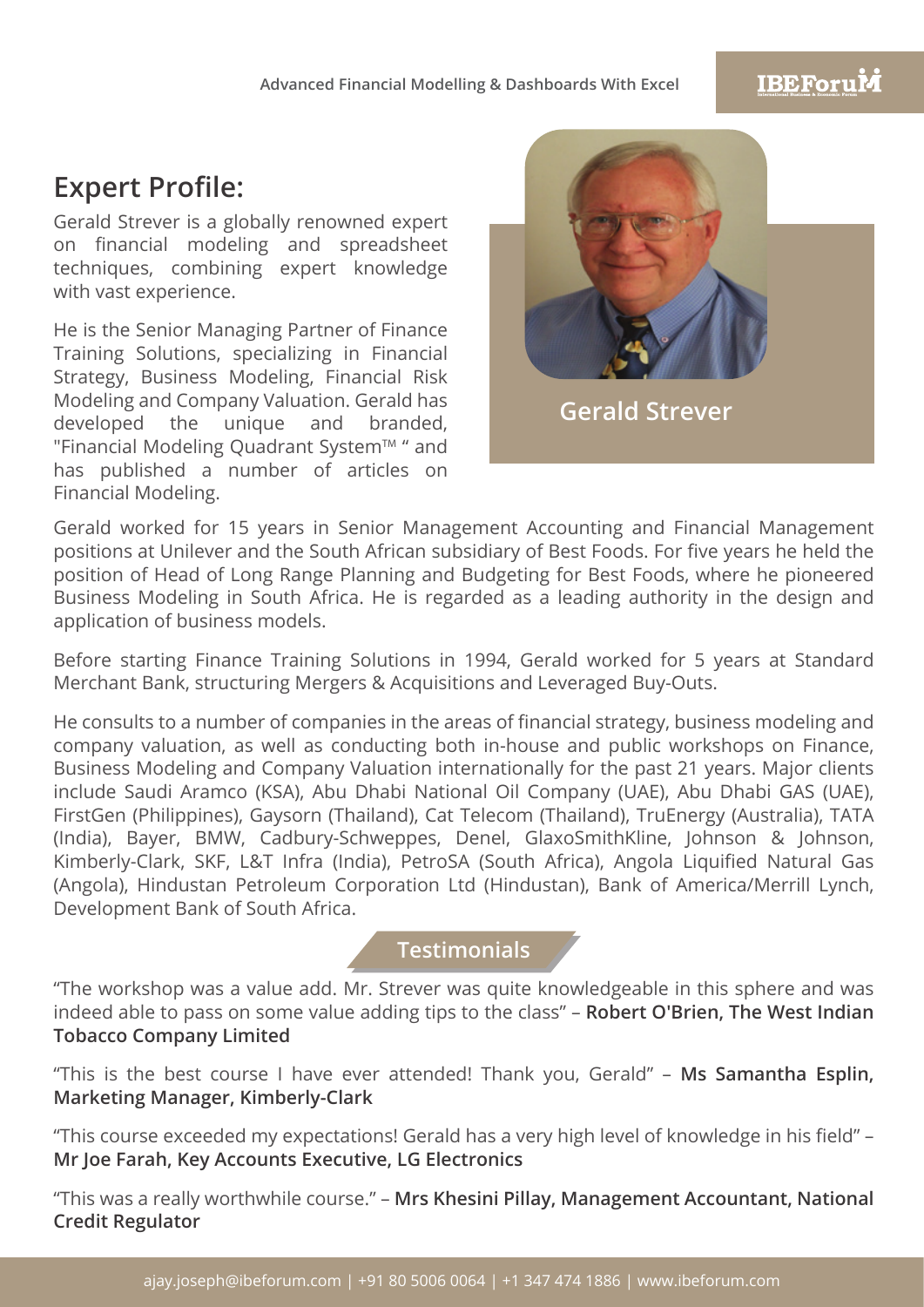### **Program Overview**

This intensive and highly practical 3-Day workshop entitles you to receive **18 CPD Hours from The Institute of Chartered Accountants of Trinidad and Tobago (ICATT).** 

This program will teach delegates how to design and construct and then effectively use robust financial models, using the unique branded system developed by **Gerald Strever**, the "Financial Modelling Quadrant™ system.

This is a Research-Based Training Course: the course curriculum has been developed and designed from research with actual industry practitioners and will in just 3 days give you all the

### **The four Quadrants are:**

• Identifying the **Drivers** of the intrinsic value of the company

• Model the **Financial** Statements - Balance Sheet, Income Statement and Cash Flow

• Model the **Sensitivity** of the intrinsic value of the company by flexing the **Drivers**

• **Simulate** the possible variability of the intrinsic value of the company using Monte Carlo Simulation.

tools and techniques needed to move from basic techniques to becoming a "blackbelt" in Financial Modelling. Other courses in the market cover only one Quadrant – the Financial Statements.

All the topics covered will include hands-on exercises and delegates will each receive a free CD-ROM containing all the exercises plus the Excel Add-lns for the Risk Simulation and Sensitivity Exercises, plus a User Defined Function, XMIRR, created by the workshop trainer.

These Add-Ins are not time-limited and can therefore be used after the workshop. They represent what is arguably the richest set of software available with any Financial Modelling workshop in the market.

The CD also contains additional exercises, with model answers on all the modules in the workshop, for revision purposes.

The workshop is practical & focused: each of the modules presented will include step-by-step explanations and hands-on examples. There will be simulation exercises with practical computer-based exercises focusing on unique financial modelling scenarios. A comprehensive Workshop Reference Manual will be provided - packed with ideas, techniques, graphics, flow-charts and advanced Excel tools. Please bring your laptop computer to the workshop. Your computer must be Windows based with a full installation of Excel 2010 or later, including the Analysis ToolPak and Solver as well as Adobe Reader

### **Prerequisites Takeaways**

Participants should have a working knowledge of Financial Statements and a good knowledge of Microsoft Excel

Excel Add-Ins – SenSit and SimVoi plus a User Defined Function, XMIRR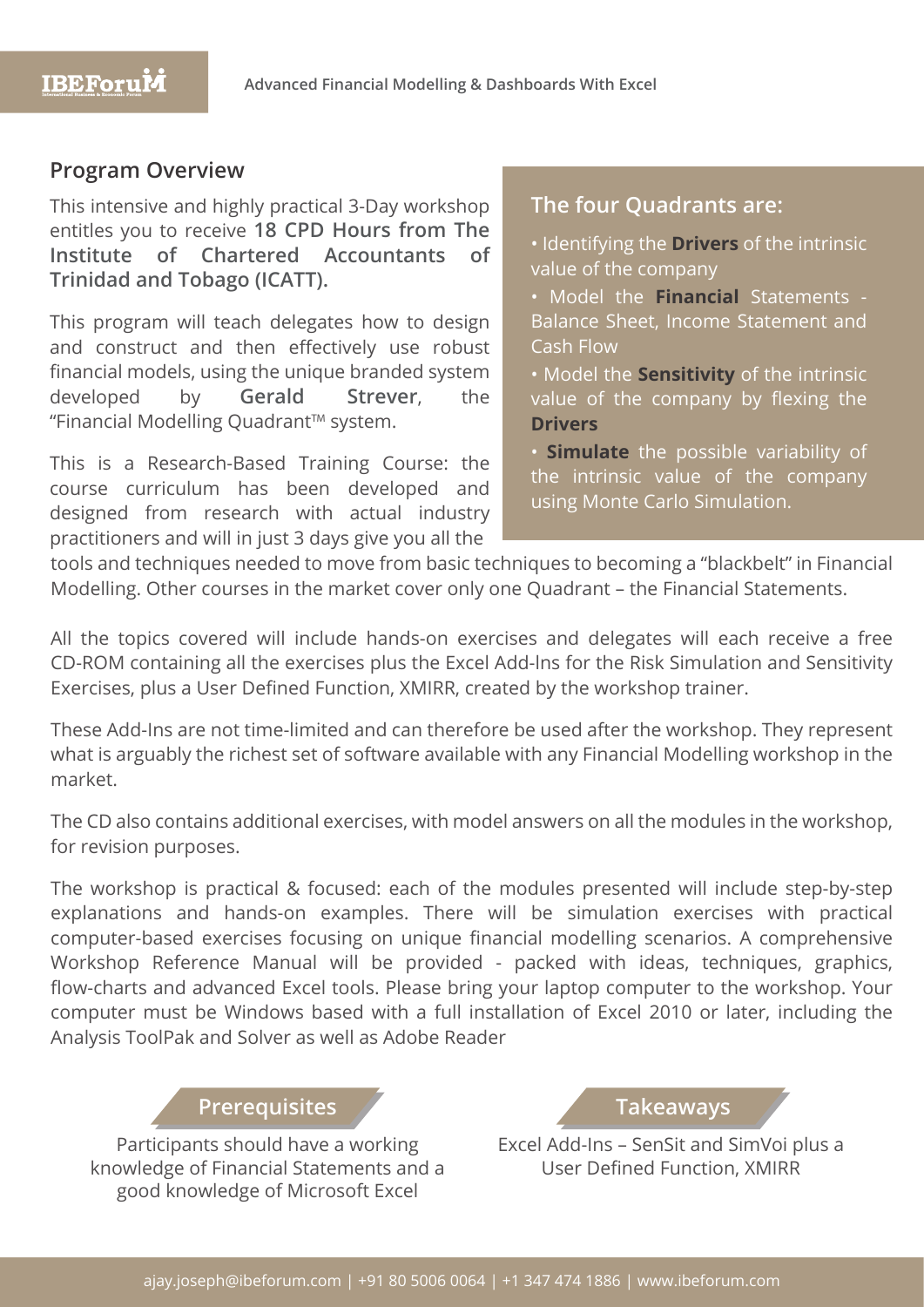### **Course Objectives**

By end of the course, delegates will be able to:-

- **DISCOVER** the most efficient ways in planning, designing, structuring, cross-checking and auditing your financial models
- **CONSTRUCT** robust, reliable financial models that are easy to amend and maintain integrity
- **•UNDERSTAND** advanced techniques and applications in financial modelling
- **• LEARN** to measure, interpret and predict a company's performance using advanced Excel financial models
- **• IMPROVE** decision-making processes with better risk evaluation, sensitivity analysis and scenario modelling
- **• SAVE** time on the analysis and manipulation of your financial models with keen insights from our expert
- **• SOLVE** your real-life financial modelling issues and challenges
- **• APPLY** powerful visualization techniques to deliver maximum impact when presenting your financial models
- **• OPTIMIZE** financial models to ensure they are easy-to-use and well-documented in accordance with spread-sheet modelling best practices
- **• PREPARE** financial models to address a variety of financial modelling scenarios

### **Pre- and Post-Course Support**

- You will receive pre-course readings on "Primer on Financial Statements" and "Primer on The Time Value of Money" plus a set of "Excel Refresher" exercises.
- . You will receive unlimited online support after completing the workshop, with any questions you may have relating to the topics and skills learned on the workshop, for life.

### **Training Methodology**

Classroom lectures with relevant & upto date case studies & exercises

### **Course Duration**

The course is planned for a total of 24 hours ( 3 Days)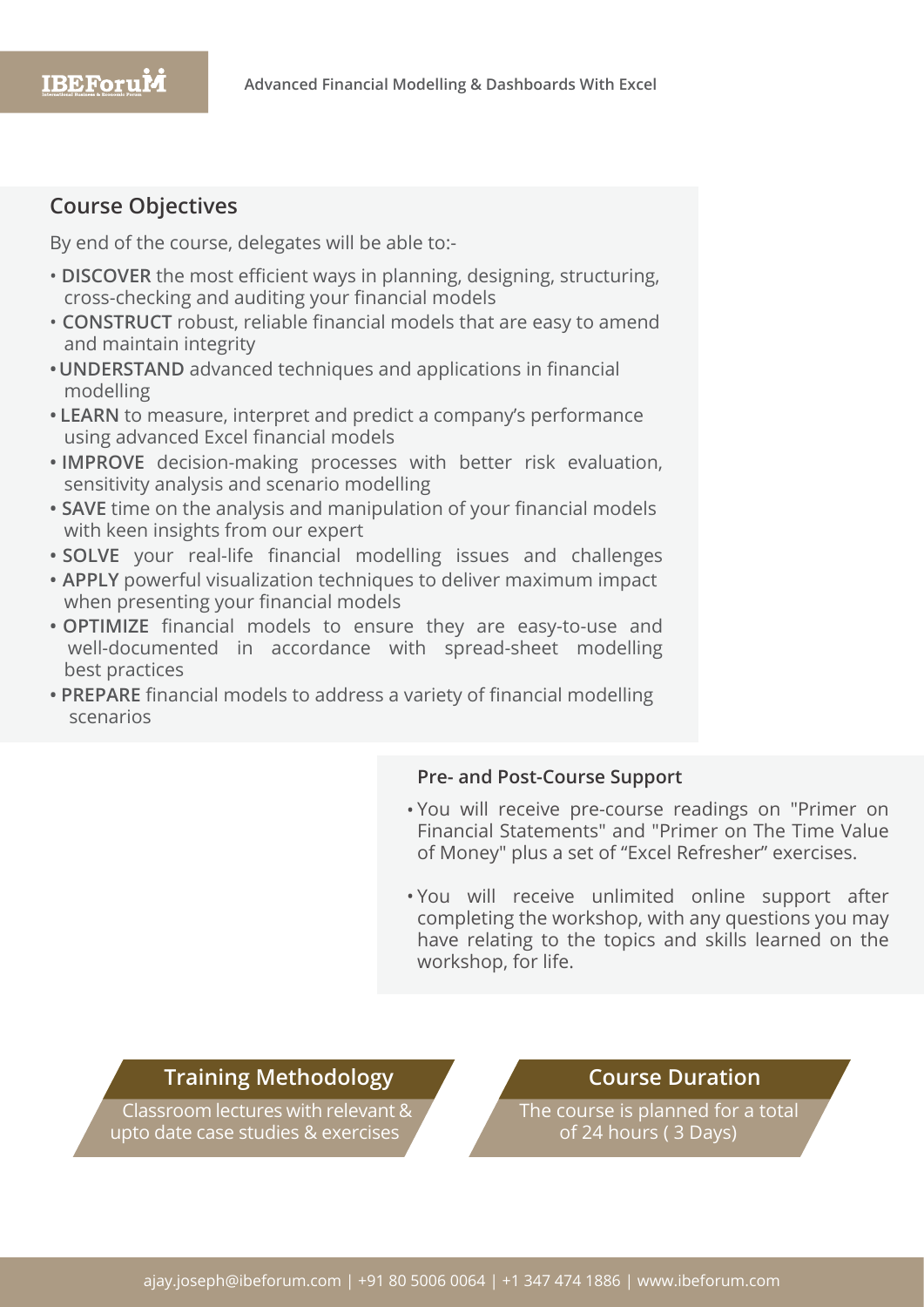

### **Why You Should Attend**

- In business, every decision has an impact on the overall performance of the organization. Managers and shareholders need to, therefore, make the best decisions to keep their firms afloat. The best run companies internationally use Financial Modelling to assist them in making the best decisions.
- A business model can be understood as a simulation of the financial position of the firm, several years from now. Aspects such as returns on investment (ROI), profitability, costs, revenues, cash flows, and numerous others are reflected by the model. With the information of your firm's future position at your fingertips, you are more likely to make the best decisions.
- Without a Financial Model of your company, everyone has his or her version of the position of the company, now and in the future. Making the right decisions is, as a result, difficult since each stakeholder thinks that he or she is right. With an integrated business model in place, decisions will be made easily and fast since they will be based on information from a single source.

### **Who Should Attend**

CFO / Finance Director / Financial Controller / Head of Finance; and also

- Financial Managers and Analysts
- Director/Head/Manager of Strategic Planning
- Director/Head/Manager of Business Development
- Financial/Equity/Treasury Analysts
- Project Managers
- Project Financiers and Lenders
- Accountants and Auditors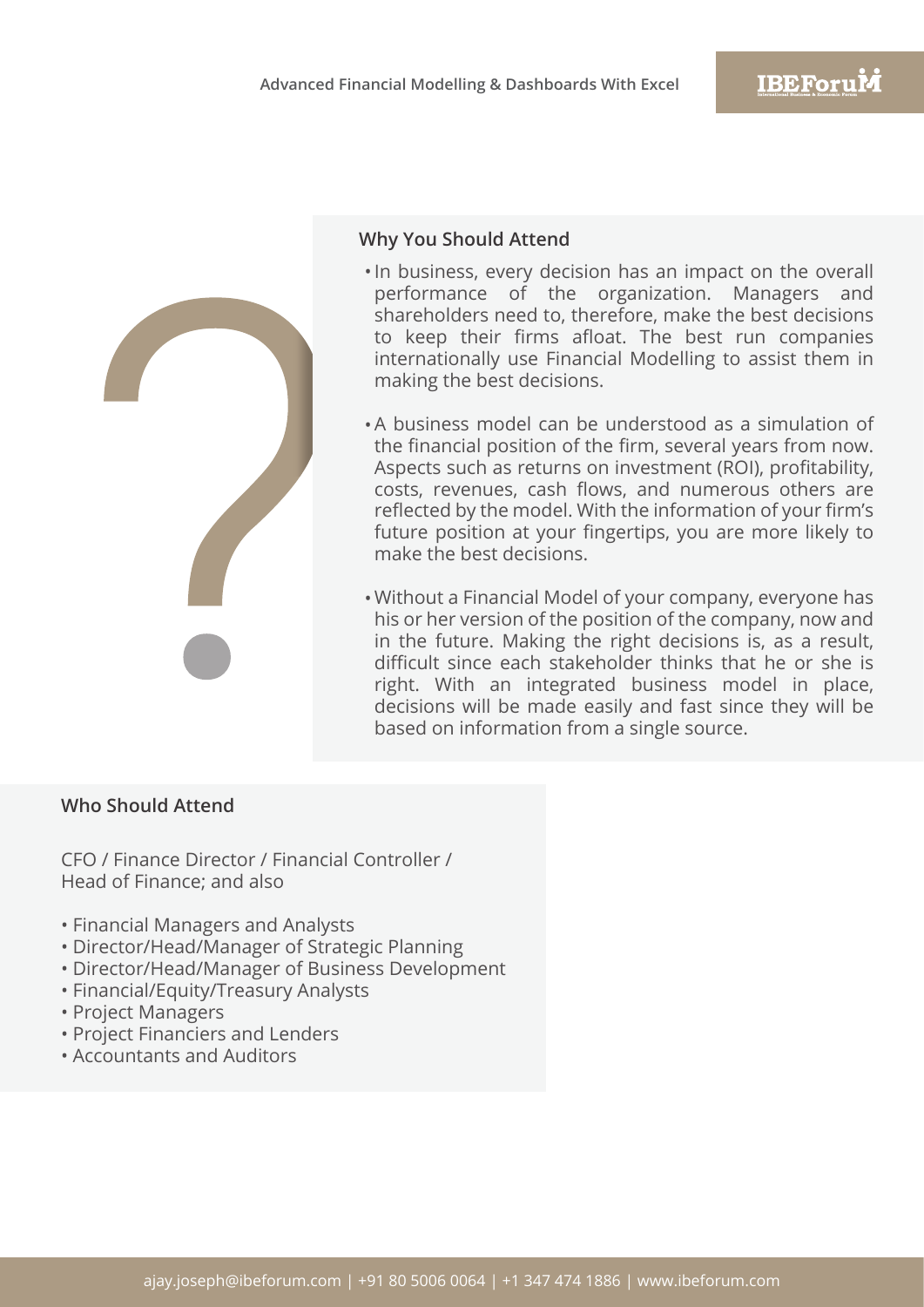## **IBEForuM**

### **QUADRANT 1 - DRIVERS**

### **Creating Practical Forecasts and Projections for the Model**

- Forecasting with Excel's regression functions
- Excel's smoothing functions.
- Different approaches to business planning including deterministic and probabilistic models.
- Trends
- Regression analysis
- Smoothing techniques
- Seasonal analysis

**Exercise: You will build a Sales Forecasting Model and assess its accuracy using the Mean Squared Error test**

### **QUADRANT 2 – FINANCIAL STATEMENTS Building a Financial Planning Model from**

**Scratch**

- Identifying potential Driver variables
- Initial Accounting Statements for a Financial Planning Model
- Building a Financial Planning Model
- Extending the Model to Year 2 and beyond

**Exercise: You will reverse-engineer a conventional 3 statement financial model to include the Drivers tentatively identified.**

# Day 1 Day 2

### **Calculating the Intrinsic value of the Company**

- Internal Rate-of- Return (IRR) and Modified Internal Rate of Return (MIRR) metrics that are required for informed financial decision-making.
- Using XNPV and XIRR
- Using XMIRR
- Mid-Year discounting

### **Exercise: You will add to the Model – calculating the intrinsic value of the company modelled**

**Analysing Key Financial Data and solving 'What If' problems to Optimise your Model**

- Various approaches to what-if analysis, including: data tables, sensitivity analysis and goal seeking.
- Working on data tables one-way and two-way
- Using Goal-Seek.
- Use of data tables in a marketing context.
- The power of the Solver function
- LP Simplex, GRG Non-Linear and Evolutionary Solver

**Exercise: You will use the Data Table and Solver functions to optimise the Model**

### **QUADRANT 3 - SENSITIVITY**

**Sensitivity Analysis Using SensIt**

- SensIt Overview
- One Input, One Output
- Many Inputs, One Output Tornado
- Many Inputs, One Output Spider chart

**Exercise: You will use the SensIt Excel add-in to test the sensitivity of the modelled company's intrinsic value to changes in the Input Variables**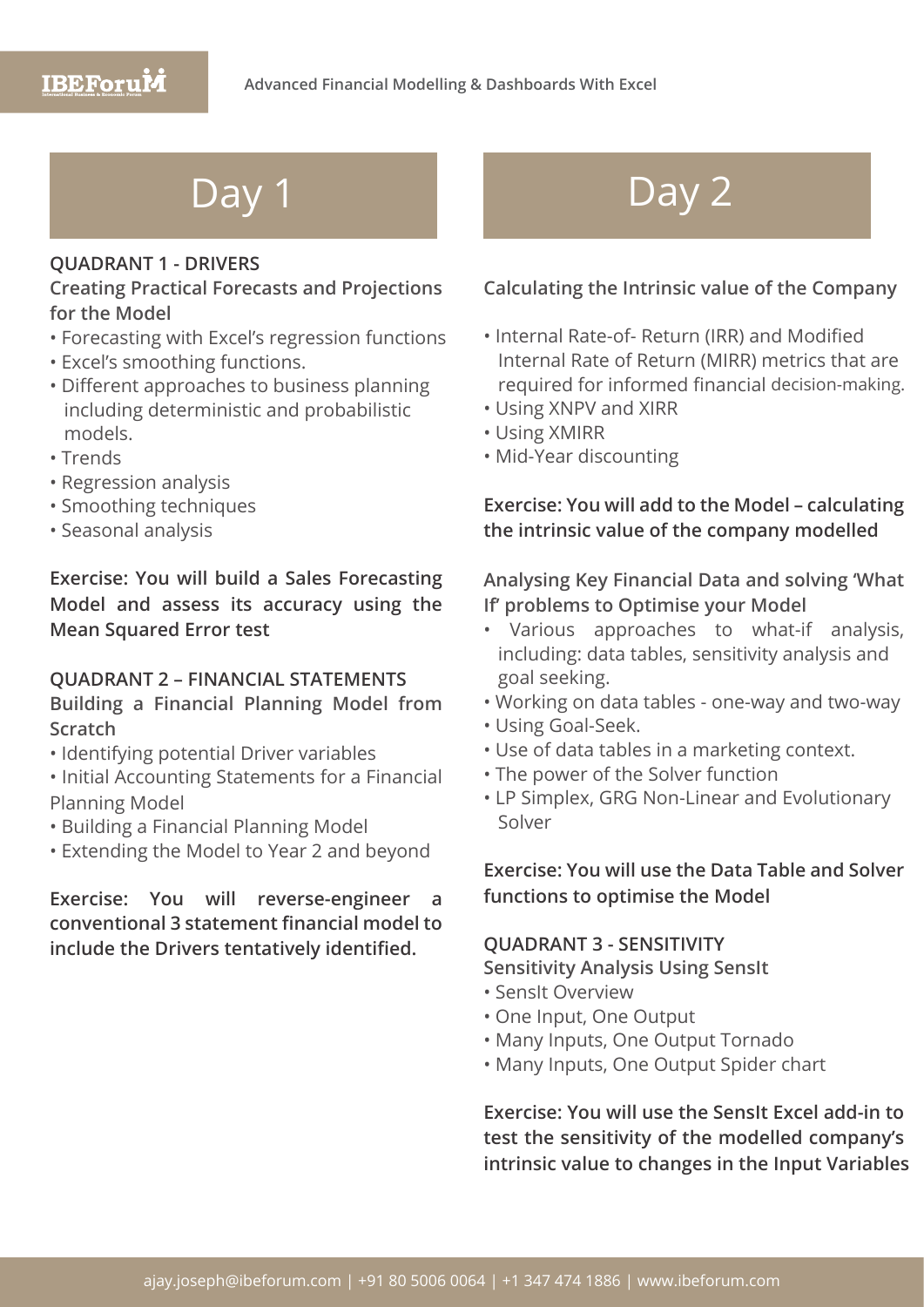# Day 3

### **QUADRANT 4 – MONTE CARLO SIMULATION Monte Carlo Simulation Using SimVoi**

- SimVoi Overview
- Using SimVoi Functions
- Monte Carlo Simulation
- Random Number Seed
- One-Output Example
- SimVoi Output for One-Output Example

### **Exercise: You will use the SimVoi Excel add-in to perform simulations on the Model**

### **Creating Dashboards**

- Creating Fit-For-Purpose Dashboards by Identifying Relevant Metrics and Drivers for Different Target Audiences
- Tying the Dashboard back to the Model Mapping and Objectives
- Presenting and Visualizing Model Outputs
- Dynamic Dashboard Options
- Conditional Formatting
- Hiding and Grouping
- Using Appropriate Charts, Diagrams and a Summary Page

**Applying the Quadrant Financial Modelling System to a full Financial Model**

**This task is a major opportunity to devise and create your own model, applying all the techniques learned on the workshop. Your trainer will provide you with the data and templates to create the model and will assist you when required.**

**This exercise will be done in groups of 4-5 delegates, who will work as a team, and then present their model to the workshop participants, again as a team.**



For an in-house training option, alternative dates & locations kindly contact **IBEForuM**

We are happy to add extra content to the programme to meet additional requirements from your company.

Muzzamil Shaik | +91 966 316 6006 muzzamil.shaik@ibeforum.com